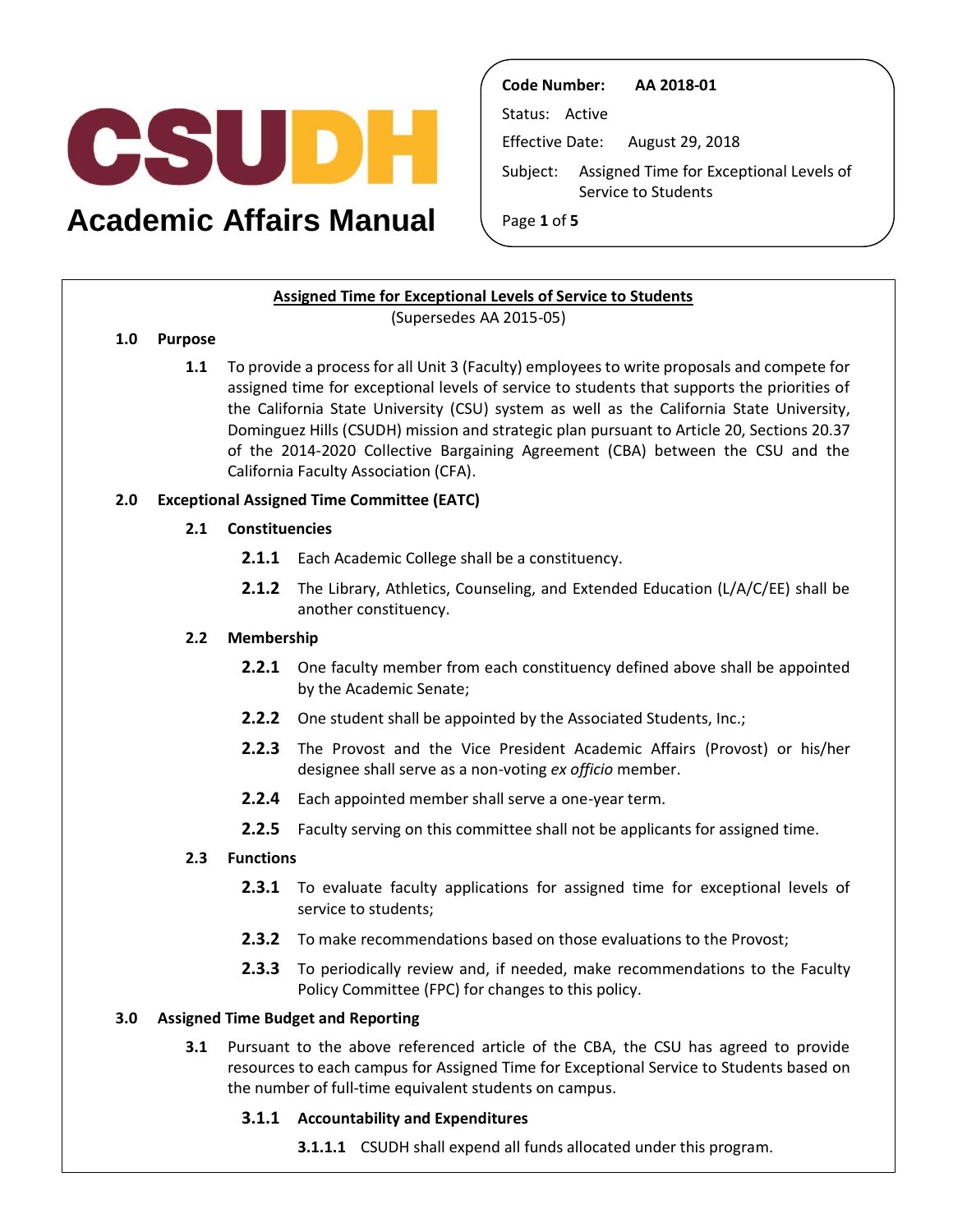- **3.1.1.2** CSUDH shall provide an accounting of expenditures for this program for the prior fiscal year by no later than November  $1<sup>st</sup>$  of the subsequent year to the EATC, the Academic Senate, Campus CFA leadership, and the CSU.
- academic years. All funds must be expended in the 2019/2020 **3.1.1.3** Any unused funds shall roll over for use in the following academic year for the 2014/2015, 2015/2016, 2016/2017, 2017/2018, 2018/2019 academic year.
	- **3.1.1.3.1** For accounting purposes, costs of assigned time shall be calculated based on the minimum salary for an Assistant Professor.
	- **3.1.1.3.2** Awards from appeals shall not exceed 10% of the annual budget for assigned time and shall be funded in the subsequent academic year. During the last year of the agreement, appeals must be funded from the funds for that year, including any rollover from previous years.

## **4.0 Eligibility and Restrictions**

- **4.1 Eligibility** 
	- **4.1.1** All Unit 3 (Faculty) employees are eligible to submit a proposal to request assigned time for Exceptional Levels of Service to Students.
	- **4.1.2** Faculty who have previously received assigned time under this program and have not filed a final report on their activities are not eligible to apply again until their final report has been received by Faculty Affairs & Development to file in the Personnel Action File (PAF).
	- **4.1.3** Faculty members already receiving assigned time for the same general category of activity (e.g. assigned time for excess enrollments, assigned time for committee service) shall not be eligible for support of this program.

## **4.2 Restrictions**

 **4.2.1** Assigned time can only be utilized during the academic year (August – May), granted in the 2014/2015 academic year, which may be utilized in the during which the activity is performed with the exception of assigned time 2015/2016 and assigned time granted in the 2017/2018 academic year, may be utilized in the 2018/2019 academic year.

## **4.3 Timeline**

# **4.3.1 2014/2015 & 2015/2016 AY**

 **4.3.1.1** For activities in the 2014/2015 academic year and activities planned for the 2015/2016 academic year. Applications will be due **May 8, 2015,** and awards will be announced on or before May 29, 2015.

# **4.3.2 2016/2017 AY**

 **4.3.2.1** Applications will be due on November 6, 2015. Awards will be announced on or before December 5, 2015.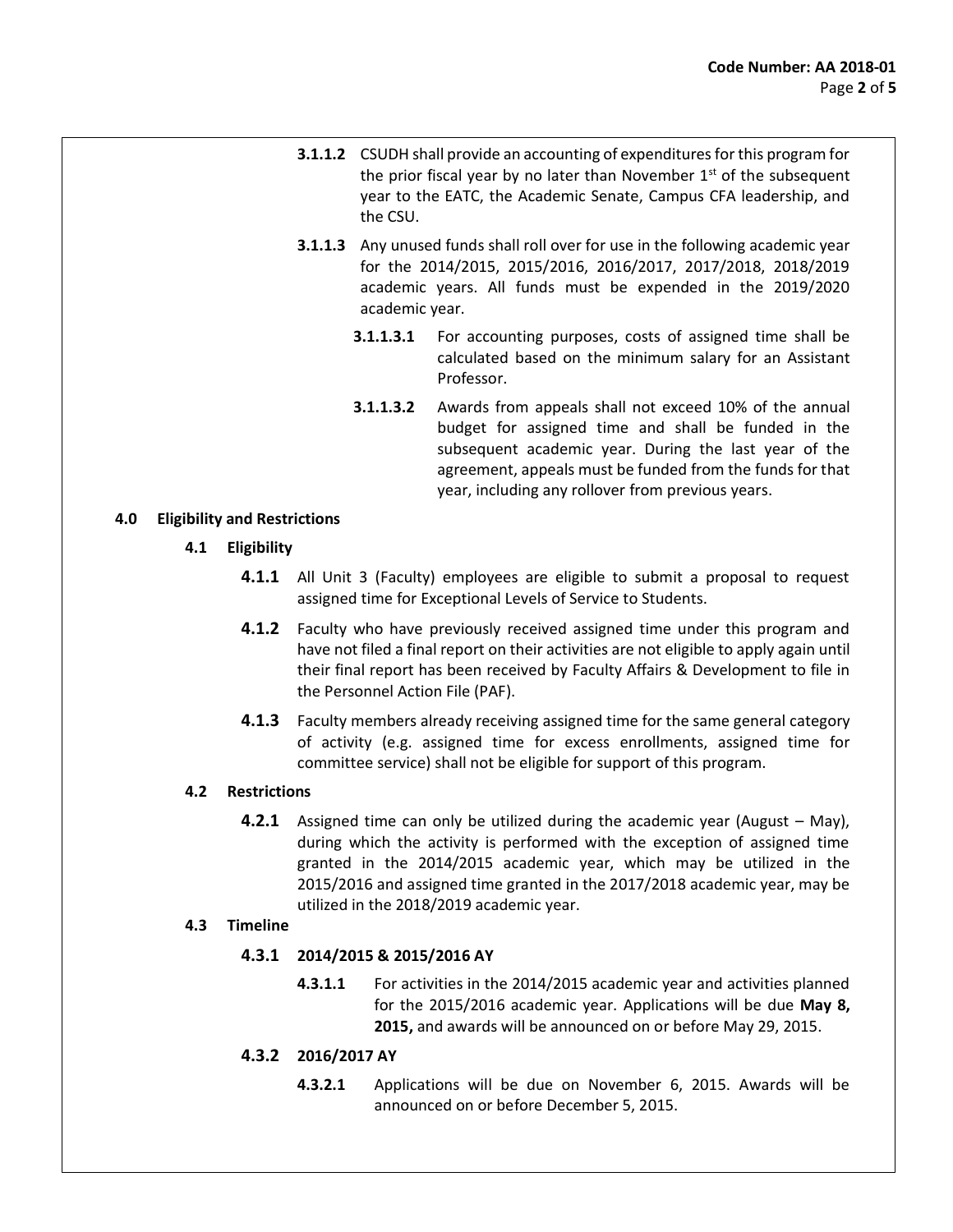#### **4.3.3 2017/2018 & 2018/2019 AY**

- **4.3.3.1** Applications for the 2017/2018 Academic Year will be due October 12, 2018 and will be announced by November 13, 2018.
- **4.3.3.2** Applications for the 2018/2019 Academic Year will be due November 5, 2018. Awards will be announced on or before December 3, 2018.
- **4.3.3.3** Applications for the 2019/2020 Academic Year will be due October 20, 2018. Awards will be announced December 3, 2018.

#### **5.0 Application Materials**

- **5.1** An application for assigned time to support exceptional levels of service to students shall consist of:
	- **5.1.1** A narrative proposal, not to exceed 500 words;
	- **5.1.2** A current curriculum vitae (CV), limited to two pages;
	- **5.1.3** A brief letter from a CSUDH employee (not the proposer) who can speak to the credibility of the project and in support of the application; and
	- **5.1.4** A completed application with signatures of the applicant's department chair and dean (or equivalent administrators), indicating they are aware of the proposal and are not currently providing assigned time for the same general activity.
- **5.2** Incomplete applications will not be reviewed.

#### **6.0 Supported Activities and Review Criteria**

#### **6.1 The following activities may be supported:**

- **6.1.1** Student mentoring, advising, and outreach, especially as these activities supports underserved, first-generation, and/or underrepresented students.
- **6.1.2** The development and implementation of high-impact educational practices; curricular redesign intended to improve student access and success.
- **6.1.3** Service to the department, college, University, or community that goes significantly beyond the normal expectations of all faculty.
- **6.1.4** Assignment to courses where increases have demonstrably increased workload.
- **6.1.5** Other extraordinary forms of service to students.

#### **6.2 Review Criteria**

- **6.2.1** Demonstrated or hypothesized impact on student success and/or educational experience; impact includes the quality of the activity as well as the number of students served (30%).
- **6.2.2** Demonstration that the impact on and/or quality of student experience could not be maintained without an increase in workload and that it is above and beyond the faculty member's assignment/regular duties (30%).
- **6.2.3** Demonstrated impact on first-generation, underrepresented, or historically underserved populations (30%).
- **6.2.4** Quality of the letter of support (10%).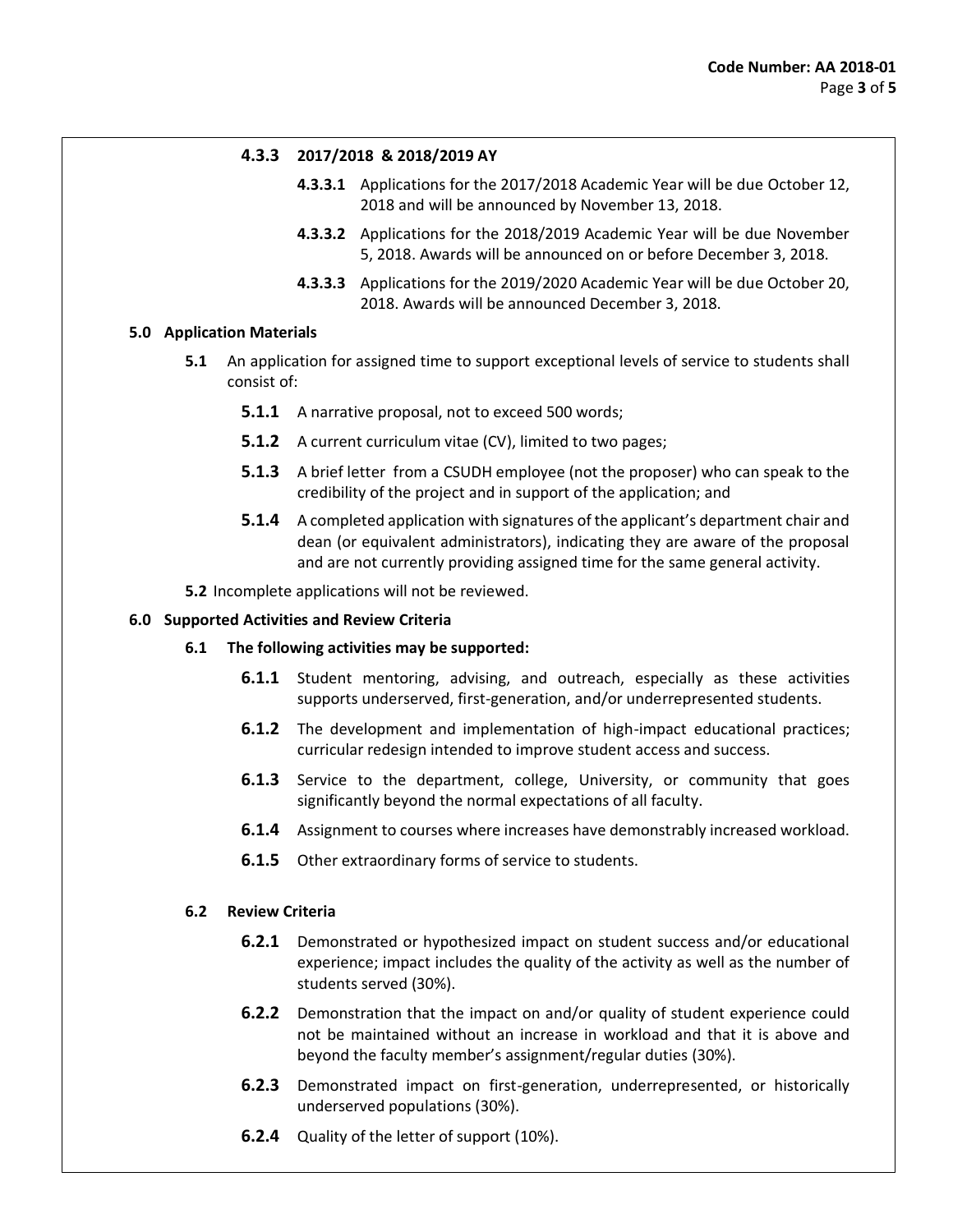#### **7.0 Recommendations**

- **7.1 The EATC shall assign each proposal one of three ratings:** 
	- **7.1.1** Strongly Recommend
	- **7.1.2** Recommend
	- **7.1.3** Do Not Recommend
- **7.2** The EATC shall submit its evaluations and the applications materials to the Provost who, in consultation with the appropriate administrator responsible for assigning workload (e.g. Dean or Vice-President of Student Affairs), shall make the final determination regarding the approval or denial of the proposal.
- **7.3** The Provost shall allocate at least one award to each faculty constituency represented in the pool of strongly recommended and recommended proposals.

#### **8.0 Information Provided to Applicants**

- **8.1** Once a decision is reached by the Provost, he/she will forward his/her approval or denial.
	- **8.1.1** If denied, why the proposal was denied, as well as the EATC's evaluation of the applicant.

#### **9.0 Appeals**

 **9.1** Applicants may appeal the decision by the Provost to approve or deny their proposal. Decisions made by the Appeals Committee shall be final and binding and are not subject to the grievance procedures specified in Article 10 of the CBA.

## **9.2 Appeals Committee**

- **9.2.1** The Appeals Committee shall be appointed by the Academic Senate Executive Committee
- **9.2.2** The Appeals Committee shall be comprised of:
	- **9.2.2.1** One member of the EATC;
	- **9.2.2.2** One member of the Academic Senate Executive Committee;
	- **9.2.2.3** One member of the Faculty Policy Committee (FPC);
	- **9.2.2.4** And the Provost or his/her designee who shall be a non-voting *ex officio*  member.

## **9.3 Timeline and Notification of Decisions**

- **9.3.1** Appeals of the decision made by the Provost shall be made in writing, to the Chair of the Academic Senate and shall be filed no more than ten (10) working days after the date upon which the Provost notifies the applicants of his/her decisions.
- **9.3.2** The Chair of the Academic Senate will appoint the Appeals Committee within ten (10) working days of receiving the first appeal.
- **9.3.3** The Appeals Committee shall complete their review in not more than thirty (30) working days after receipt of the appeals.
- **9.3.4** The Appeals Committee shall send the appellant notification of its decision.